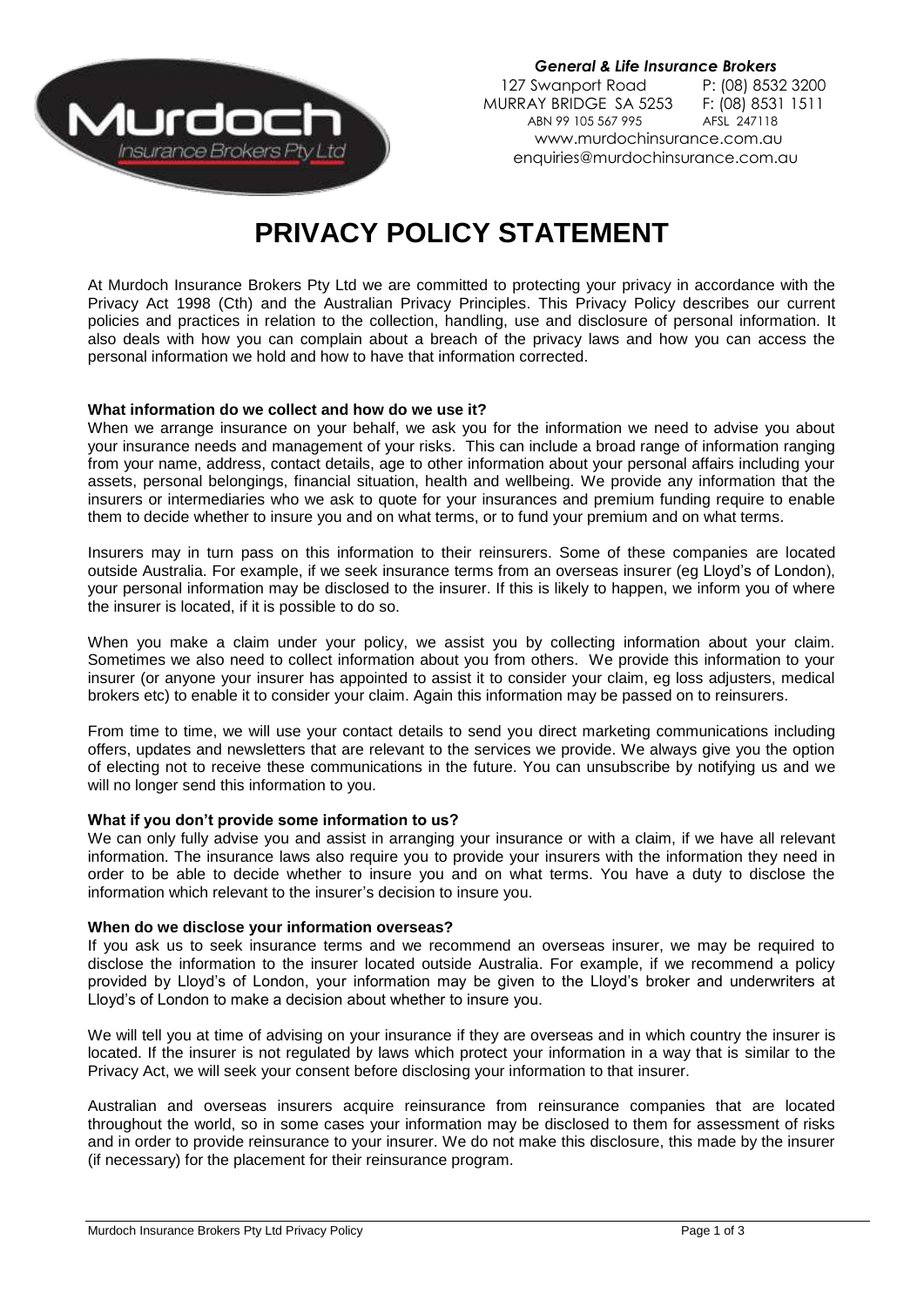## **How do we hold and protect your information?**

We strive to maintain the reliability, accuracy, completeness and currency of the personal information we hold and to protect its privacy and security. We keep personal information only for as long as is reasonably necessary for the purpose for which it was collected or to comply with any applicable legal or ethical reporting or document retention requirements.

We hold the information we collect from you initially in a working file, which when completed is electronically imaged and stored, after which any paper is destroyed in our onsite shredder. In some cases, your file is archived and sent to an external data storage provider for a period of time. We only use storage providers located in Australia who are also regulated by the Privacy Act.

We ensure that your information is safe by protecting it from unauthorised access, modification and disclosure. We maintain physical security over our paper and electronic data and premises, by using locks and security systems. We also maintain computer and network security; for example, we use firewalls (security measures for the Internet) and other security systems such as user identifiers and passwords to control access to computer systems where your information is stored.

## **Will we disclose the information we collect to anyone?**

We do not sell, trade, or rent your personal information to others.

We may need to provide your information to contractors who supply services to us, eg to handle mailings on our behalf, external data storage providers or to other companies in the event of a corporate sale, merger, re-organisation, dissolution or similar event. However, we will take reasonable measures to ensure that they protect your information as required under the Privacy Act.

We may provide your information to others if we are required to do so by law, you consent to the disclosure or under some unusual other circumstances which the Privacy Act permits.

## **How can you check, update or change the information we are holding?**

Upon receipt of your written request and enough information to allow us to identify the information, we will disclose to you the personal information we hold about you. We will also correct, amend or delete any personal information that we agree is inaccurate, irrelevant, out of date or incomplete.

If you wish to access or correct your personal information, please write to our Mark Johnson at Murdoch Insurance Brokers Pty Ltd, 127 Swanport Road, Murray Bridge SA 5253

We do not charge for receiving a request for access to personal information or for complying with a correction request. Where the information requested is not a straightforward issue and will involve a considerable amount of time, then a charge will need to be confirmed for responding to the request for the information.

In some limited cases, we may need to refuse access to your information, or refuse a request for correction. We will advise you as soon as possible after your request if this is the case and the reasons for our refusal.

#### **What happens if you want to complain?**

If you have concerns about whether we have complied with the Privacy Act or this privacy Policy when collecting or handling your personal information, please write to our Mark Johnson at Murdoch Insurance Brokers Pty Ltd, 127 Swanport Road, Murray Bridge SA 5253

Your complaint will be considered by us through our internal complaints resolution process and we will try to respond with a decision within 45 days of you making the complaint.

#### **Your consent**

By asking us to assist with your insurance needs, you consent to the collection and use of the information you have provided to us for the purposes described above.

## **Website information and content.**

The information provided on this website does not cover all aspects of the law on the relevant subject matter. Professional advice should be sought before any action is taken based upon the matters described and discussed on this site.

To the extent permitted by law, we make no representations about the suitability of the content of this site for any purpose. All content is provided without any warranty of any kind. We disclaim all warranties and conditions with regard to the content, including but not limited to all implied warranties and conditions of fitness for a particular purpose, title and non-infringement.